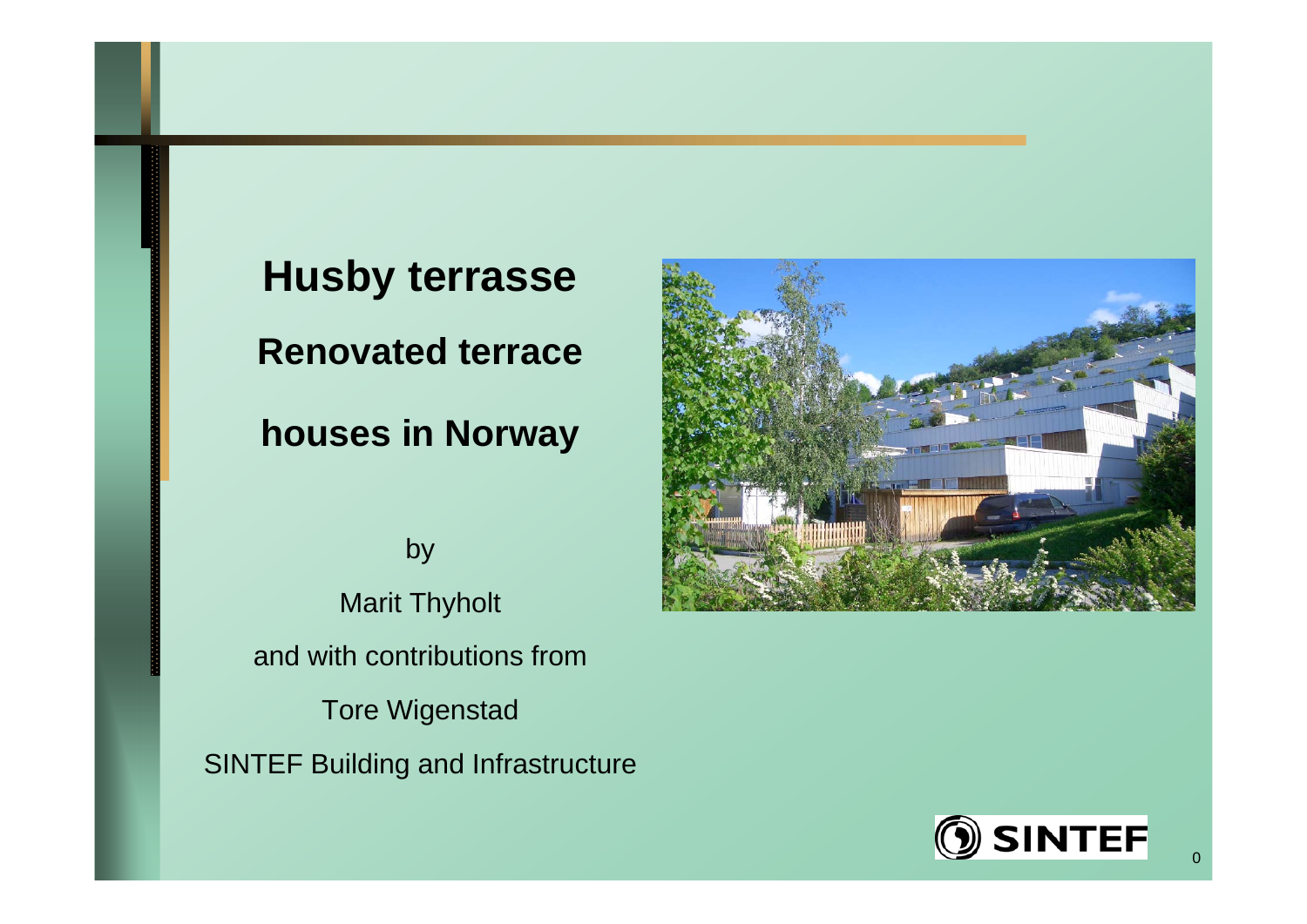# **Husby Terrasse**

#### $\blacktriangleright$ Built in 1970

 $\triangleright$  Built in accordance with building regulations from 1969

 $\triangleright$  Orientated towards south, fantastic view over Stjørdal and the fjord, terraces up to 90 m<sup>2</sup>

Focus on utilizing nonproductive land/steep slopes (built on old slate quarry)



Original facades from 1970

Low-cost housing (aim: individual loans from the Norwegian State Housing Bank for young people)

Simplified structure (the only connection between the buildings and the ground are the pillars) gave same building costs (or lower) compared to row houses built on flat land

The low-cost and "resource effective" concept received both national and international attention during the seventies



1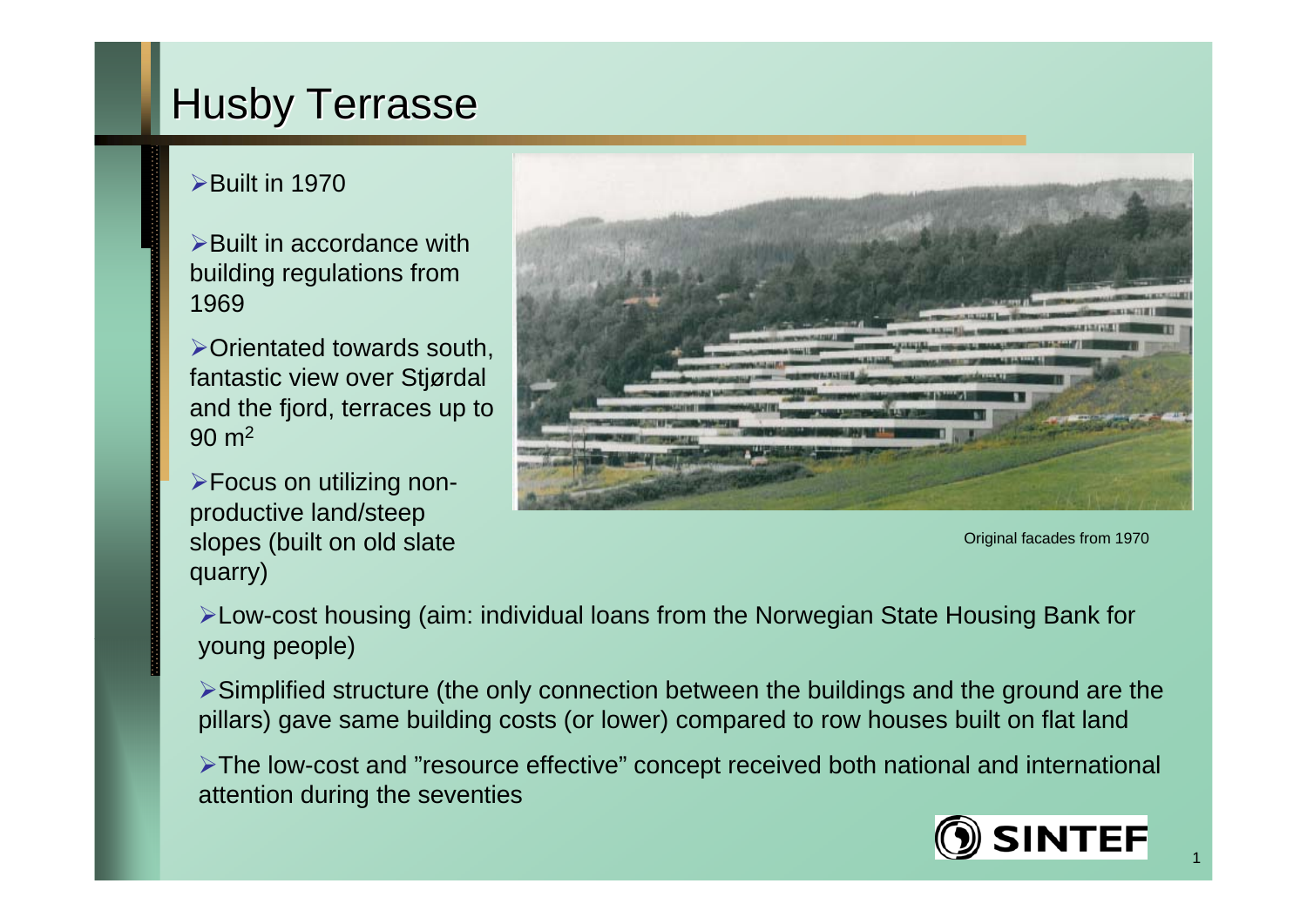# Husby Terrasse, Stjørdal.

# From: 265 kWh/m2 **Husby Amfi**

**use) Space heating reduced by 60 - 70 %**To: 135 kWh/m2

**First larger renovation of apartment buildings in Norway with focus on low energy standard (50 % reduction of energy** 

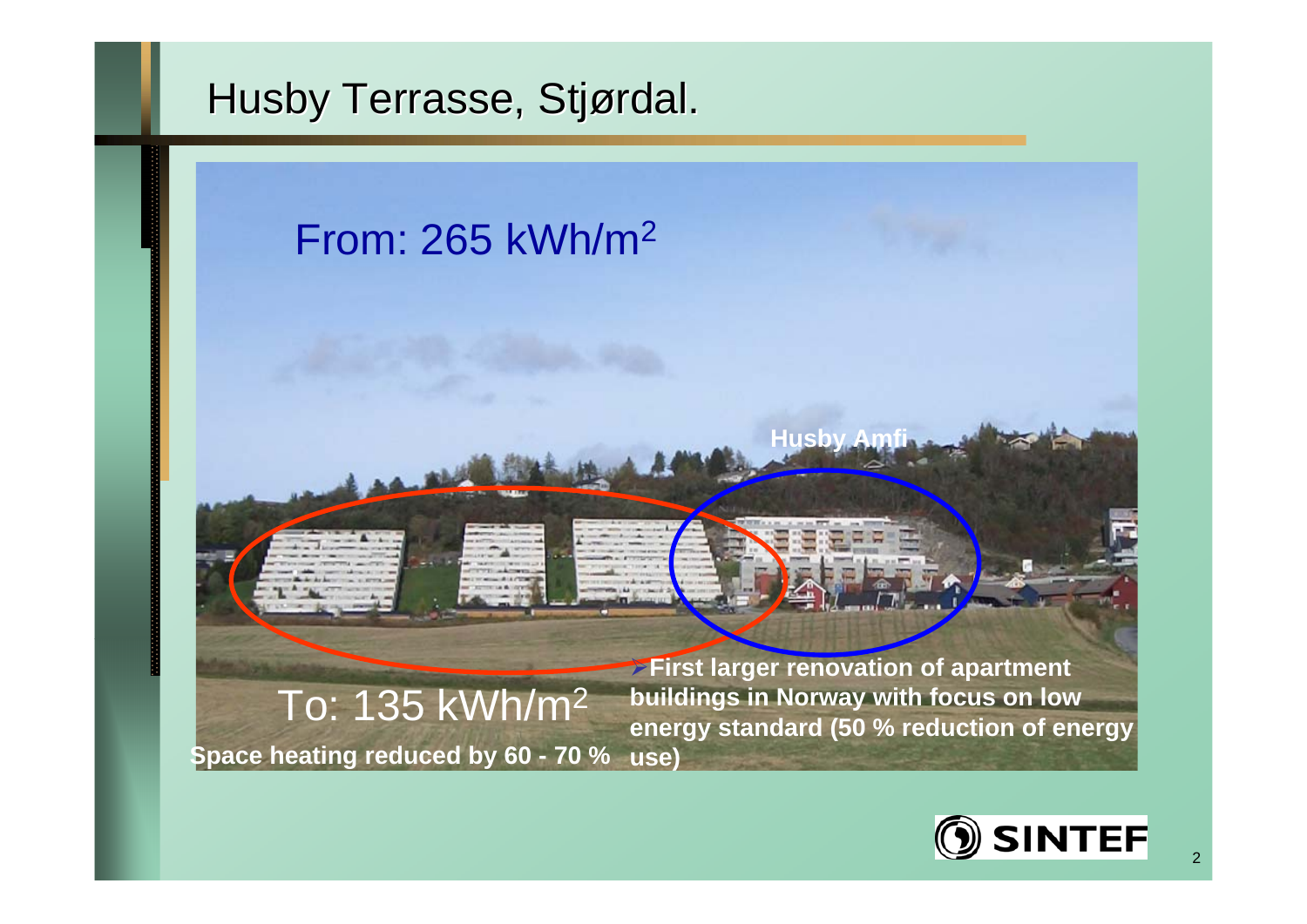# Renovation of 110 apartments

- **Renovated 2004 - 2005**
- **Motivation for renovation**
	- **High electricity consumption**
	- **Complains about indoor climate**
	- **Inspired from the low energy project at Husby Amfi**
	- **The transformer (electricity) capacity was not sufficient to cover both old (Husby Terrasse) and new (Husby Amfi) buildings**

**Decision about renovation (energy saving measures) made by the housing cooperative board. Decision process: no information (at the moment)**

- **Profitability important aspect (SINTEF analysis showed poor profitability)**
- **Some resistance among the occupants/owners**
- **Enthusiastic board leader**
- **Funding from Enova**





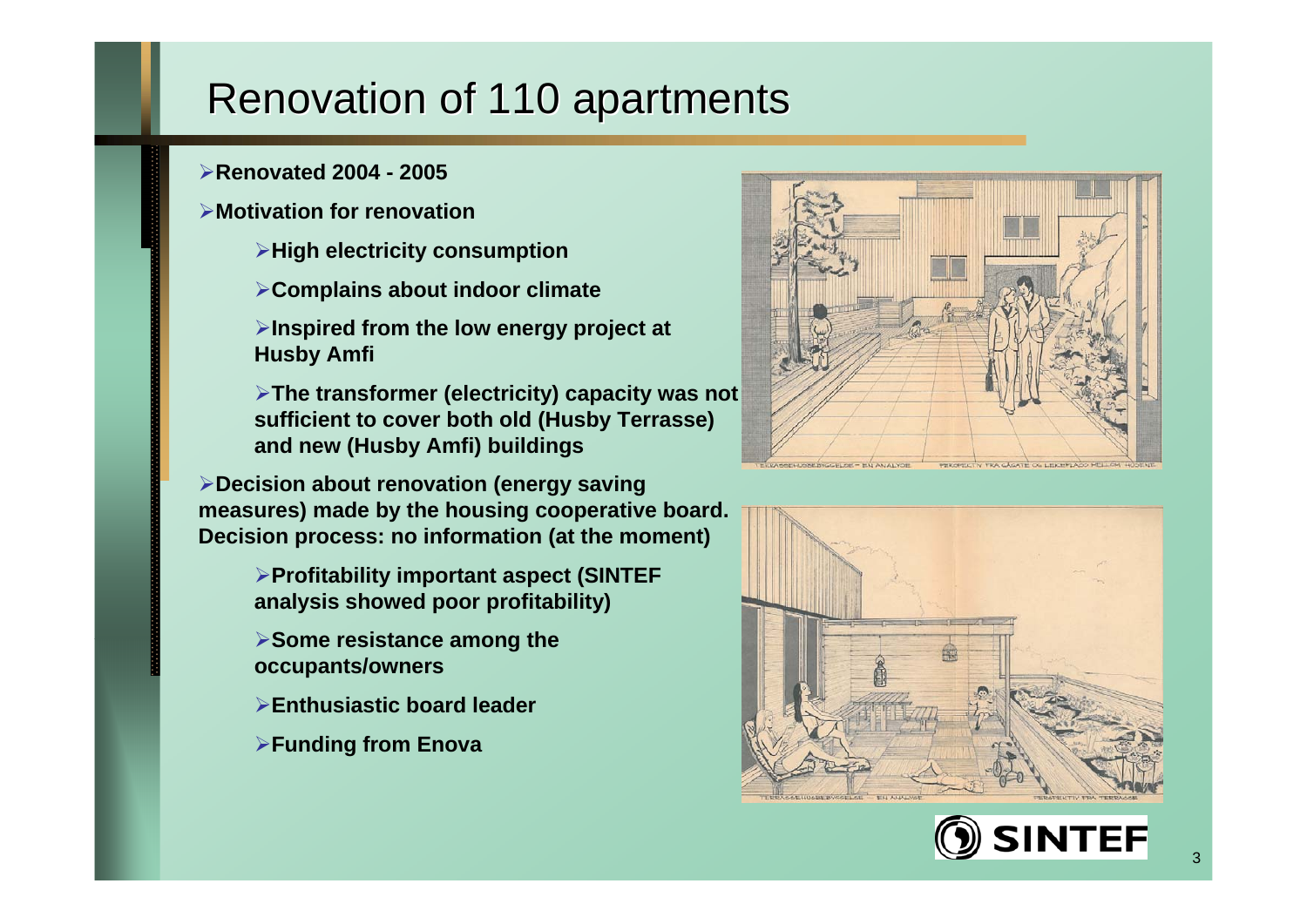# High energy consumption caused by…

- **Exhaust ventilation with no heat-recovery (but outlet via culvert under the floors gives reduced heat transmission)**
- **Windows with high U-value**
- **External walls with high U-value**  $\mathbf{b}$
- **Thermal bridges**
- **Air leakages**
- **Defective (lack of setback) in temperature control**



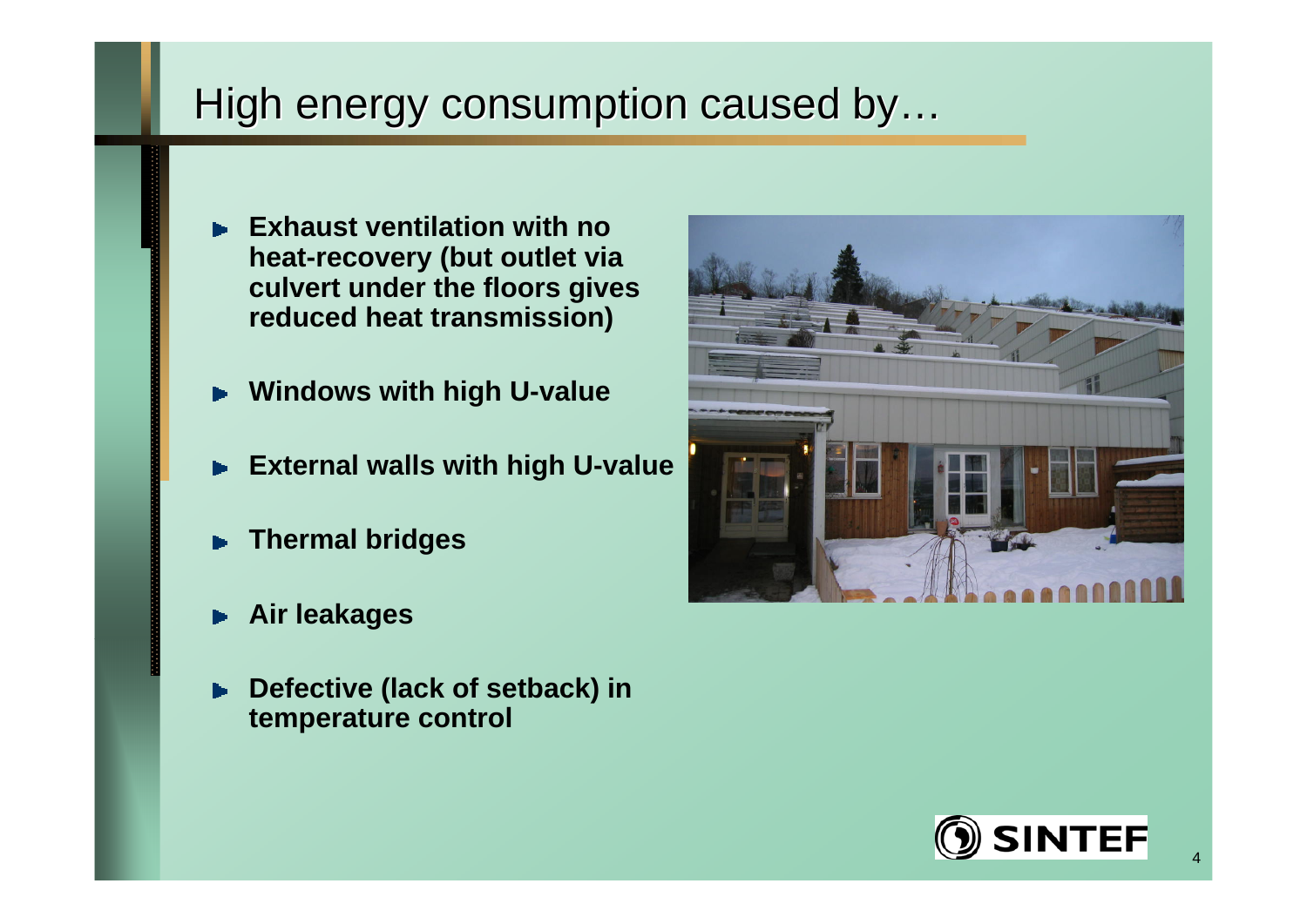## Cause and effect…..





High U-value in windows and balcony door, result in heat leakages from the inside.

(photo is taken from outside)

**New windows and balcony doors**

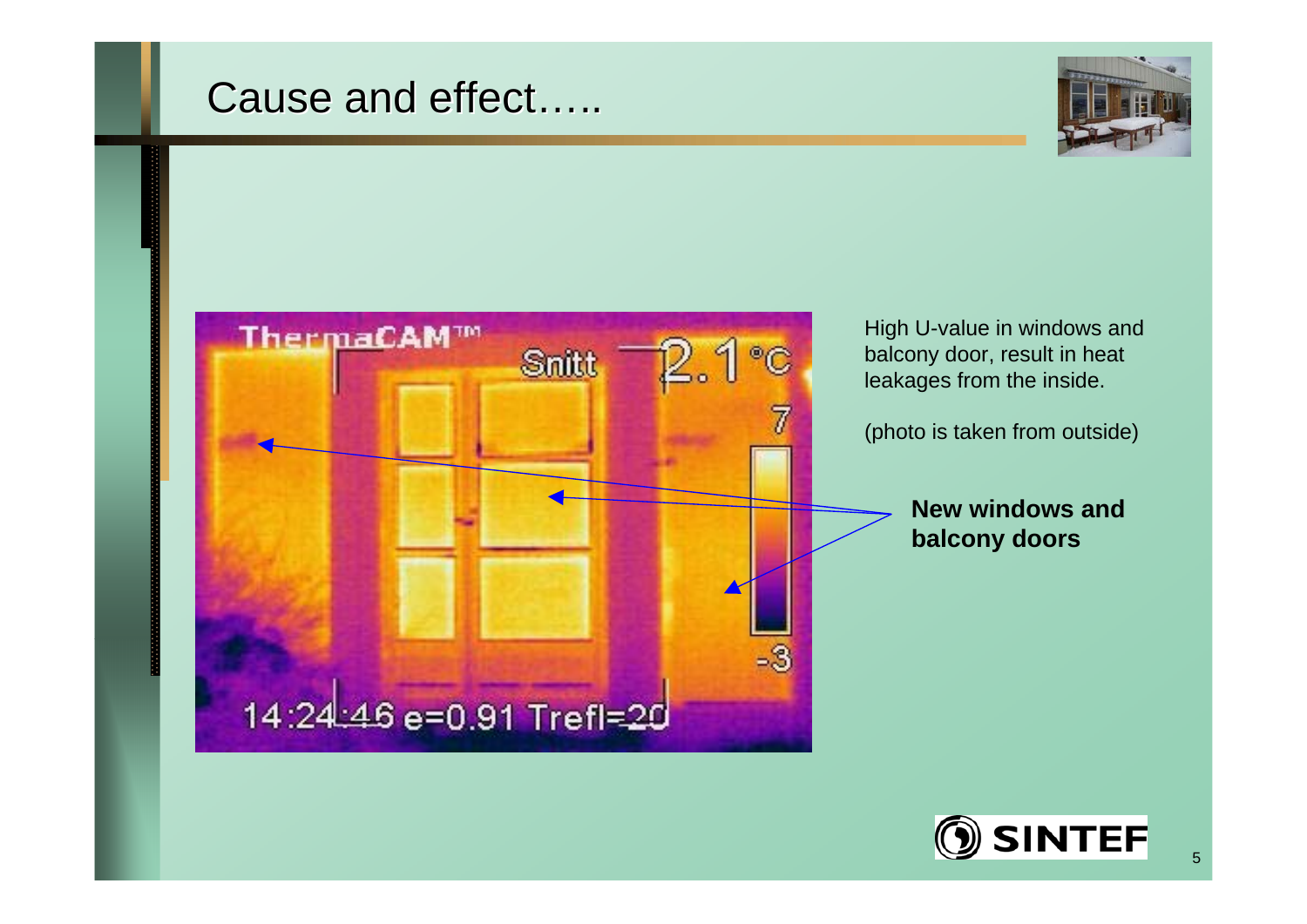## Cause and effect…..





Thermal bridge in the joint between external walls and the floor (concrete slab)

(photo is taken from inside)

**Reduces thermal bridges in front of the front wall**

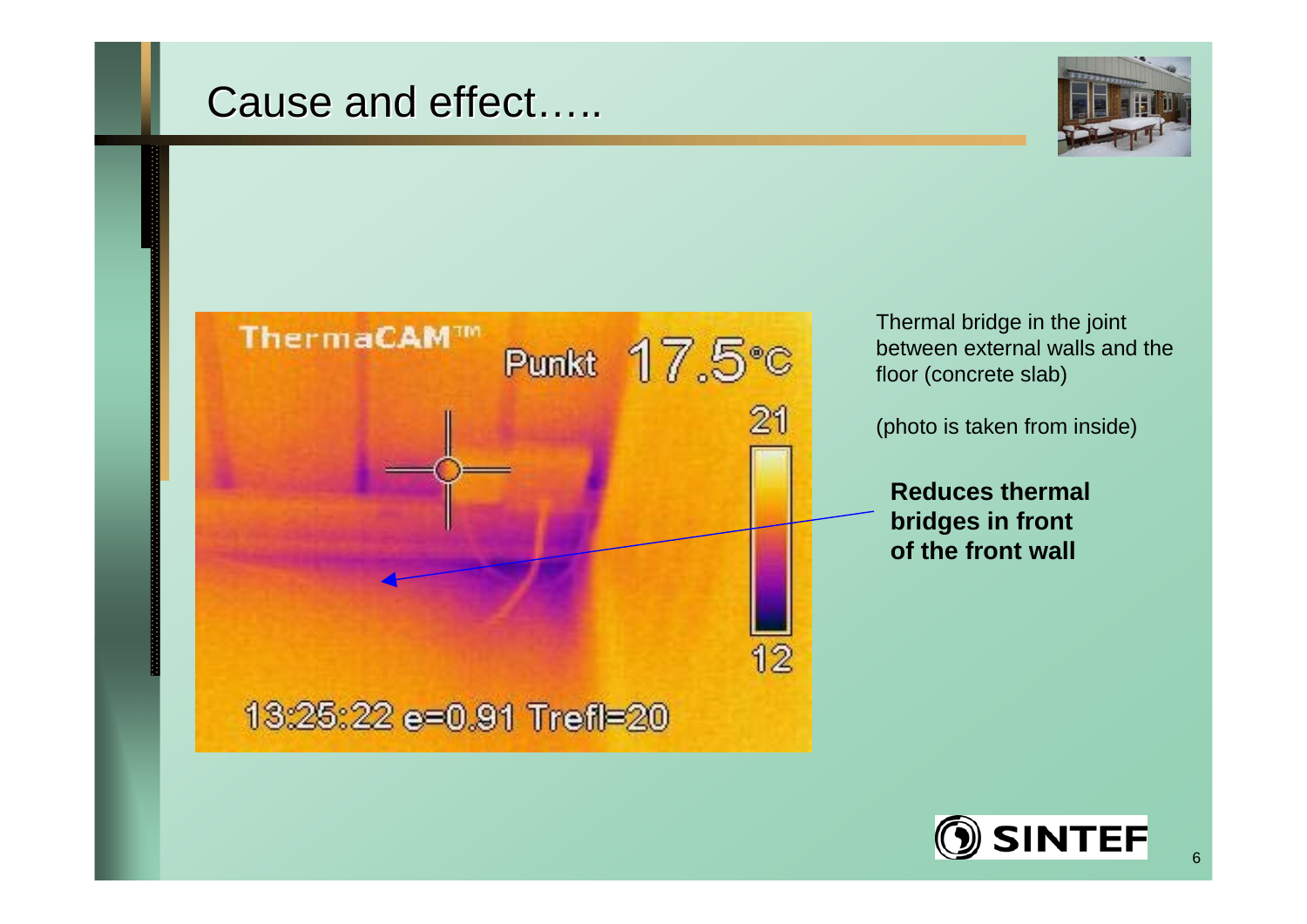## Cause and effect…..





Thermal bridge in the joint between external walls and the roof (concrete slab)

(photo is taken from inside)

**No measures carried through, but silicon filling where obvious air leakages** 

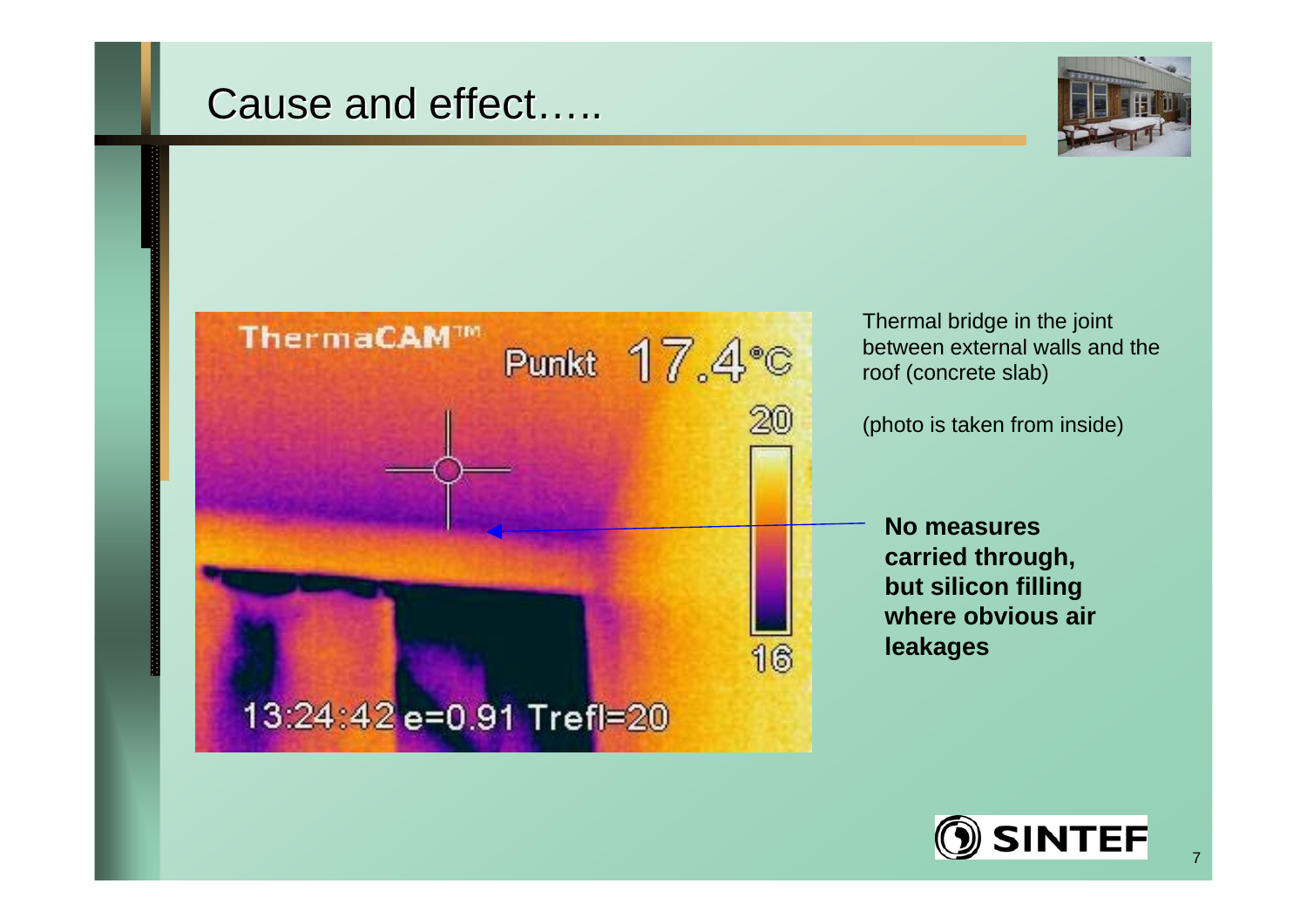#### Chosen measures for 108 flats (main renovation project)

#### **Based on actual costs for the first two flats:**

- Added insulation on gable walls (+ 15 cm)
- Balanced ventilation (rotary wheel heat exchangers)  $\blacksquare$
- New windows and balcony doors (triple glazing, U = 1,0 W/m²K)  $\blacksquare$
- **No** added insulation in floors and roofs П
	- $\bullet$  too high costs related to moving people out and back –and also large resistance among the occupants against the moving
- New and modern electric room heaters with thermostats (solar П collector assessed, but poor profitability)

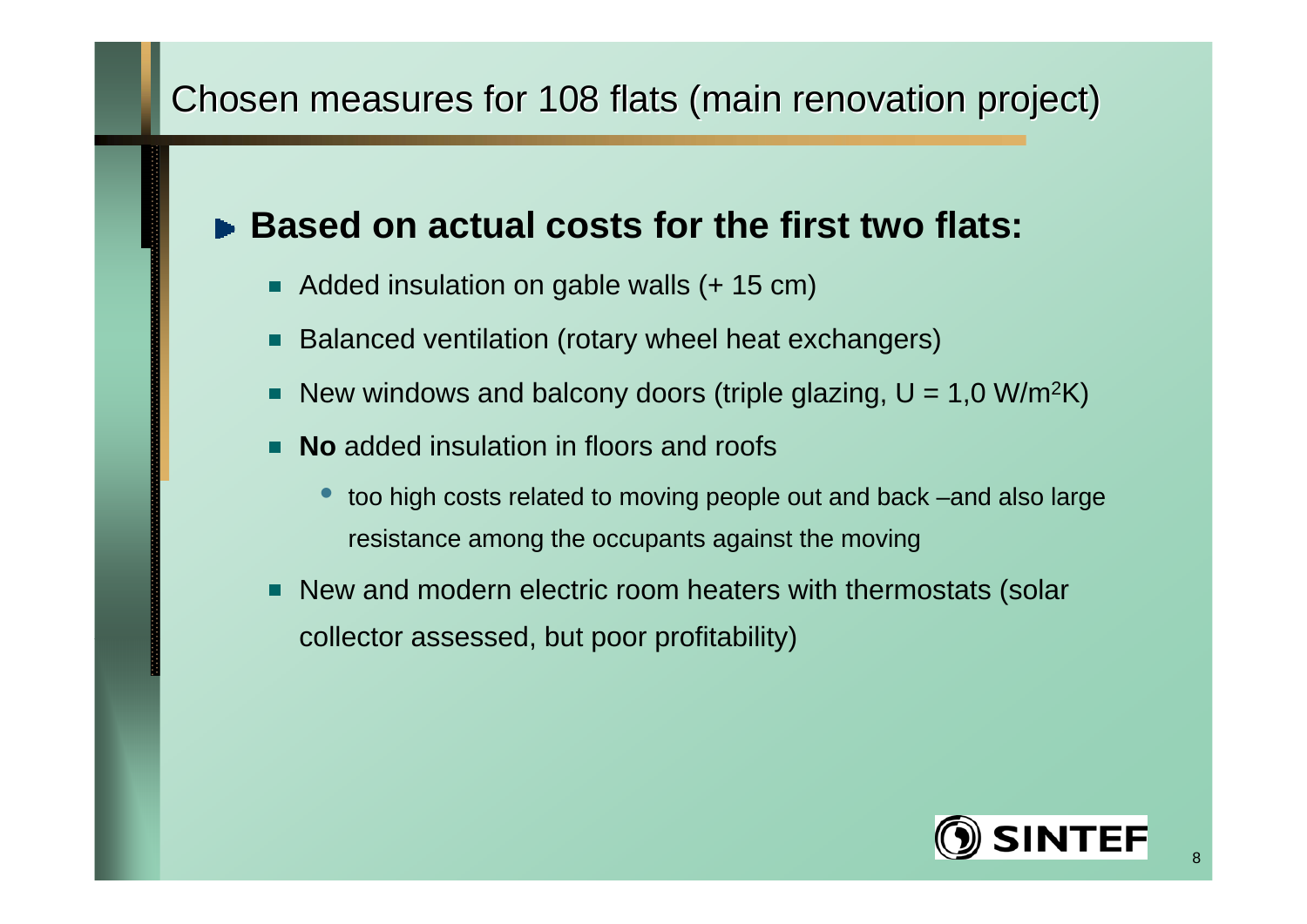#### Insulation in walls, roofs and floors (main renovation project)

| Old construction                                                                                             | U-value<br>$\left[\text{W/m}^2\text{K}\right]$ | New construction                                                         | New U-value<br>$[W/m^2K]$ |
|--------------------------------------------------------------------------------------------------------------|------------------------------------------------|--------------------------------------------------------------------------|---------------------------|
| Roof (balcony-floor):<br>120 mm concrete, 50 mm insulation,<br>130 mm concrete                               | 0,48                                           | <b>No action</b>                                                         | 0,48                      |
| Floor (towards partly heated culvert<br>for exhaust ventilation air):<br>130 mm concrete $+15$ mm insulation | 0,94                                           | No action (larger thermal<br>losses due to colder culvert!)              | 0,94                      |
| <b>Outside wall - south:</b><br>$100 \text{ mm} + 50 \text{ mm}$ insulation                                  | 0,35                                           | No action (but reduced<br>thermal bridges along the<br>floor/wall joint) | 0,35                      |
| <b>Gable walls:</b><br>Steel panels, asphalted cardboard,<br>concrete and plaster board, 50 mm<br>insulation | 0,64                                           | $+150$ mm insulation and new<br>and better air tightening                | 0,18                      |
| Outside wall north (only top floor):<br>Concrete and 100 mm wood wool slab                                   | 0,76                                           | <b>No action</b>                                                         | 0,76                      |
| Windows $(1+1$ layer)                                                                                        | 2,5                                            | 3 layers (two low-e-coatings,<br>argon gas filling)                      | 1,0                       |
| <b>Balcony door (1+1 layer)</b>                                                                              | 3,0                                            | 3 layers (two low-e-coatings,<br>argon gas filling)                      | 1,0                       |
|                                                                                                              |                                                |                                                                          | <b>SINTEF</b>             |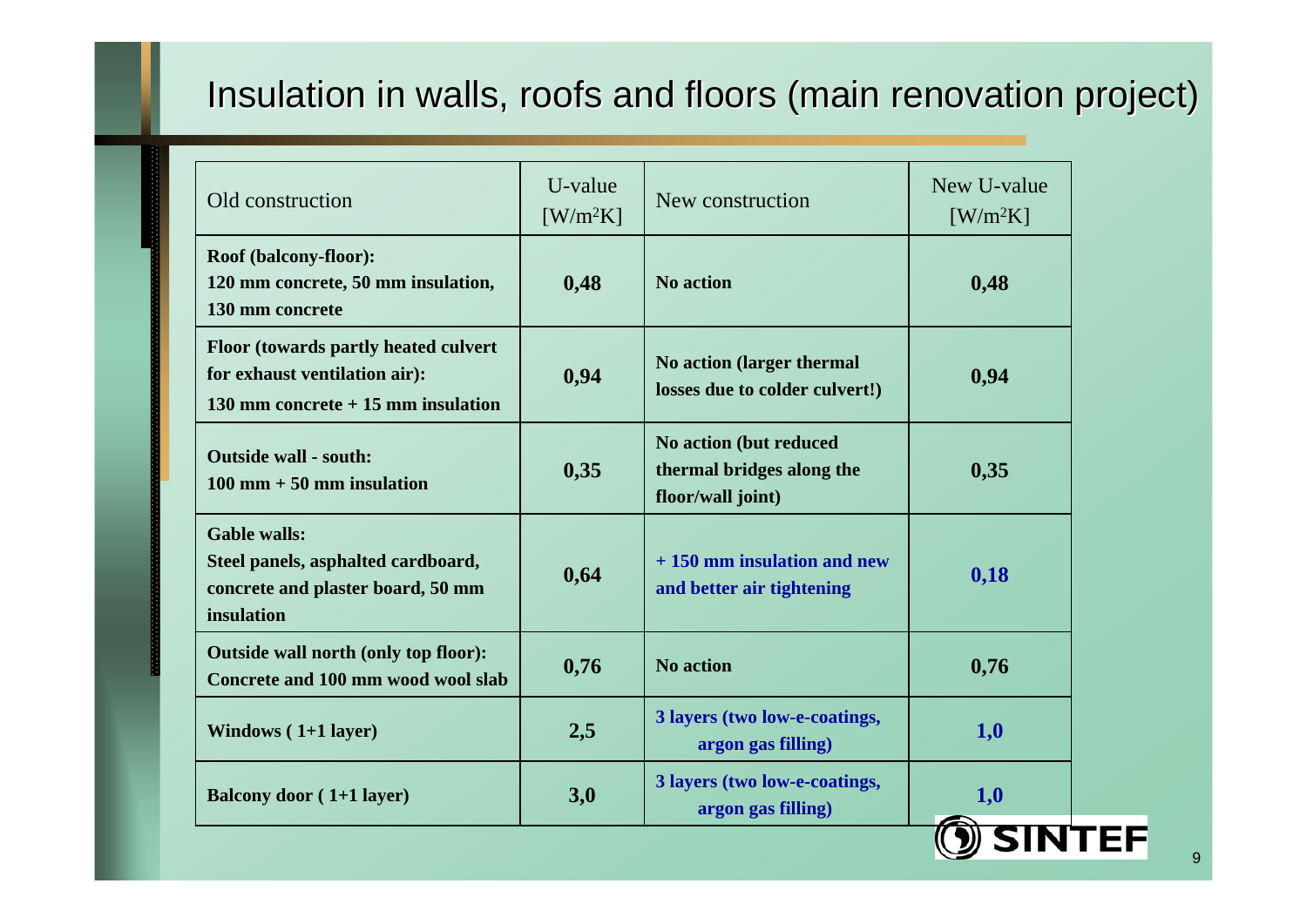

Outside wall before adding insulation.

Old steel panels. The panels are removed

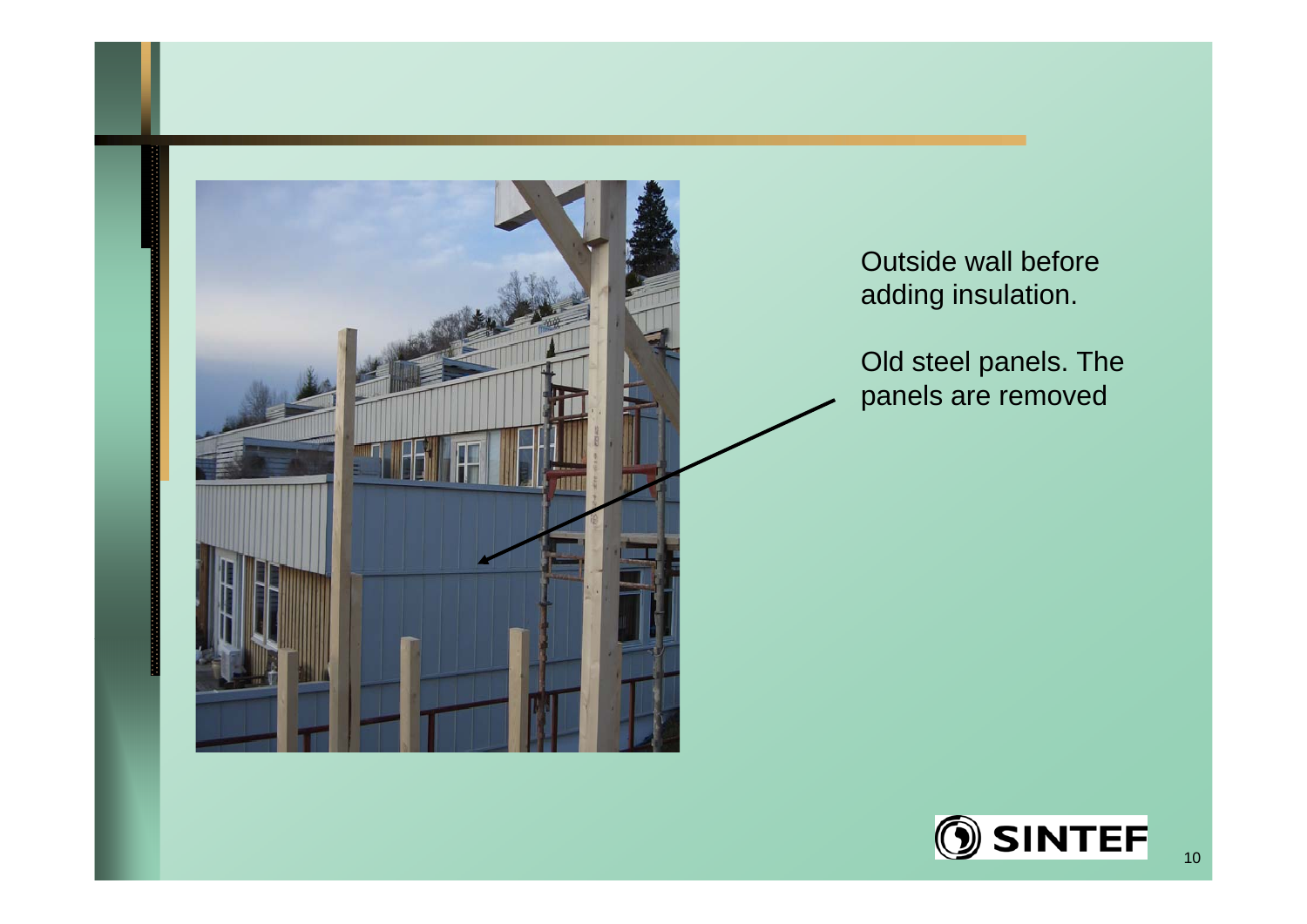

After removing the panels (and old insulation), 2 layers of insulation is added.

(Second layer)

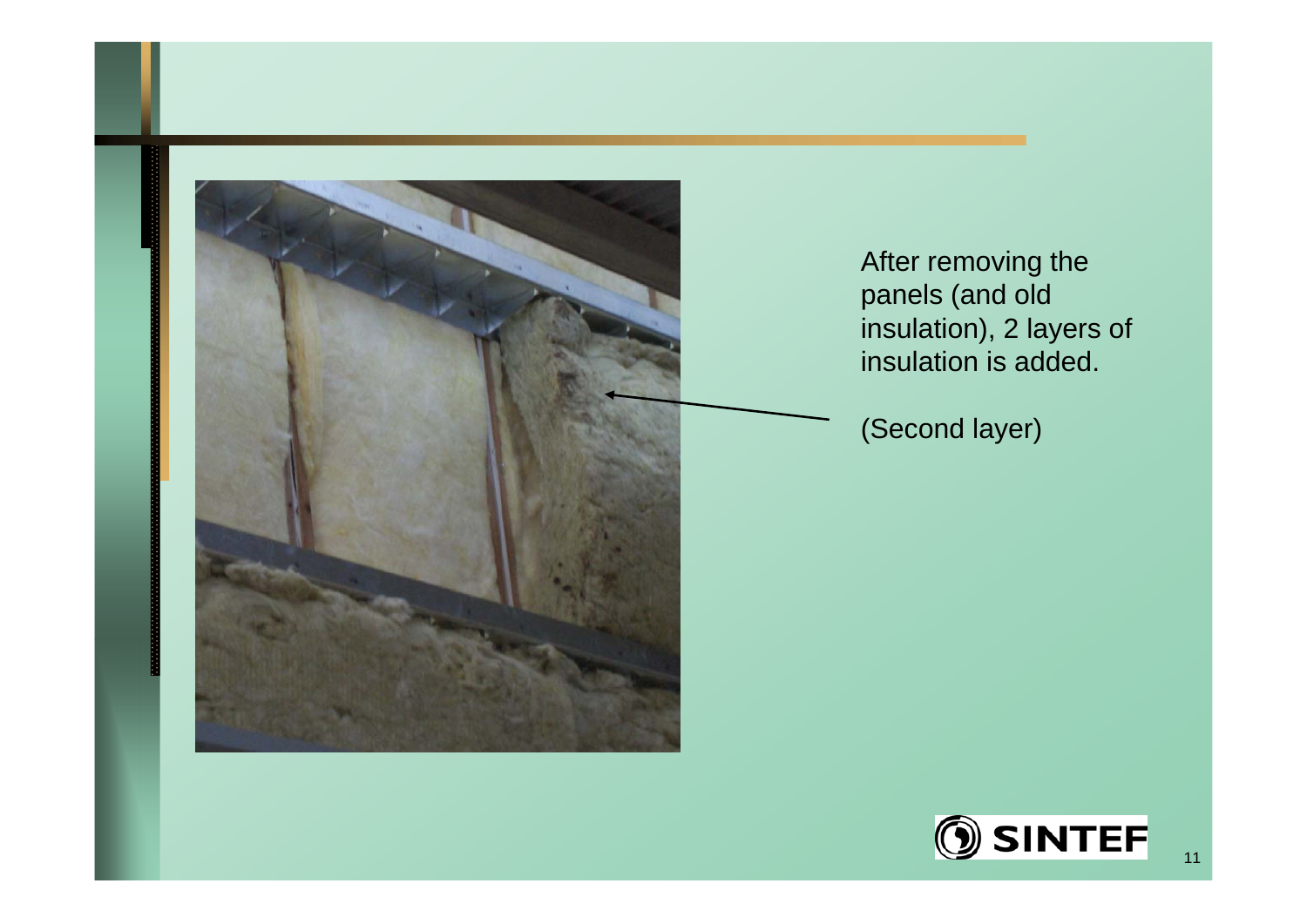

#### Outside wall finished

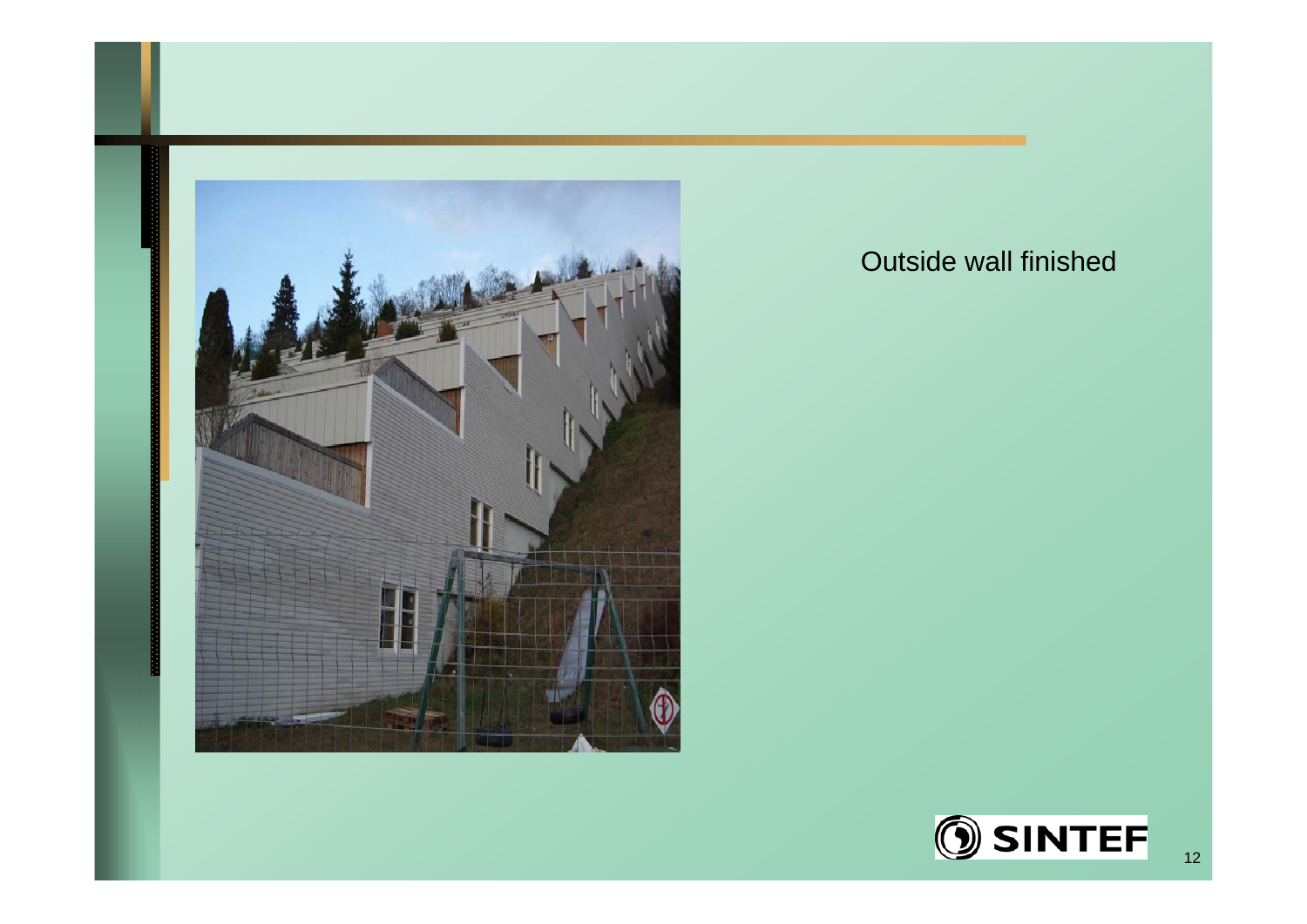

Energy efficient windows with triple glazing, 2 low emission coatings, argon gas, superspacers and wooden frame. Gives U-value of 1,0 W/m²K.



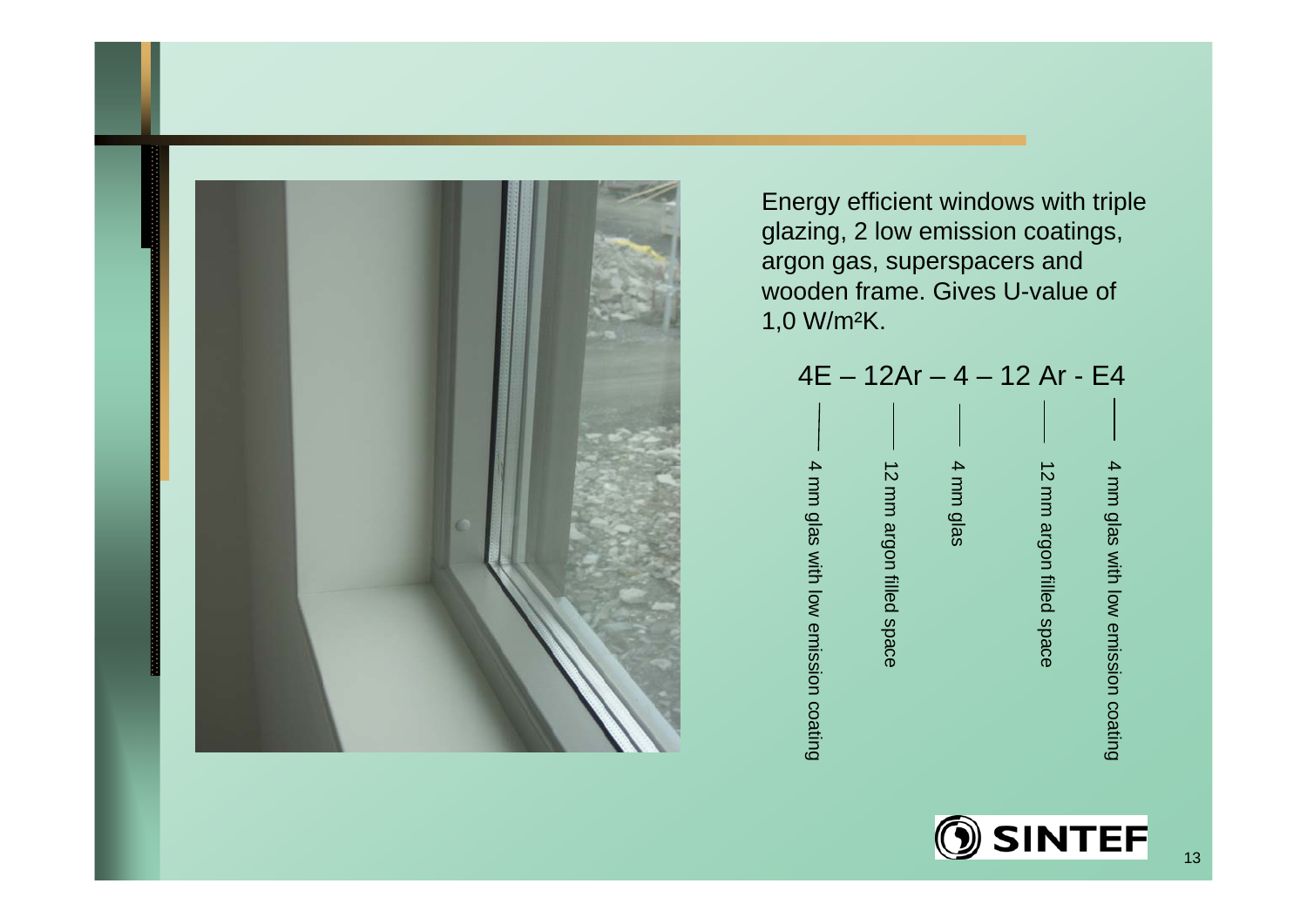# Balanced ventilation system with heat recovery